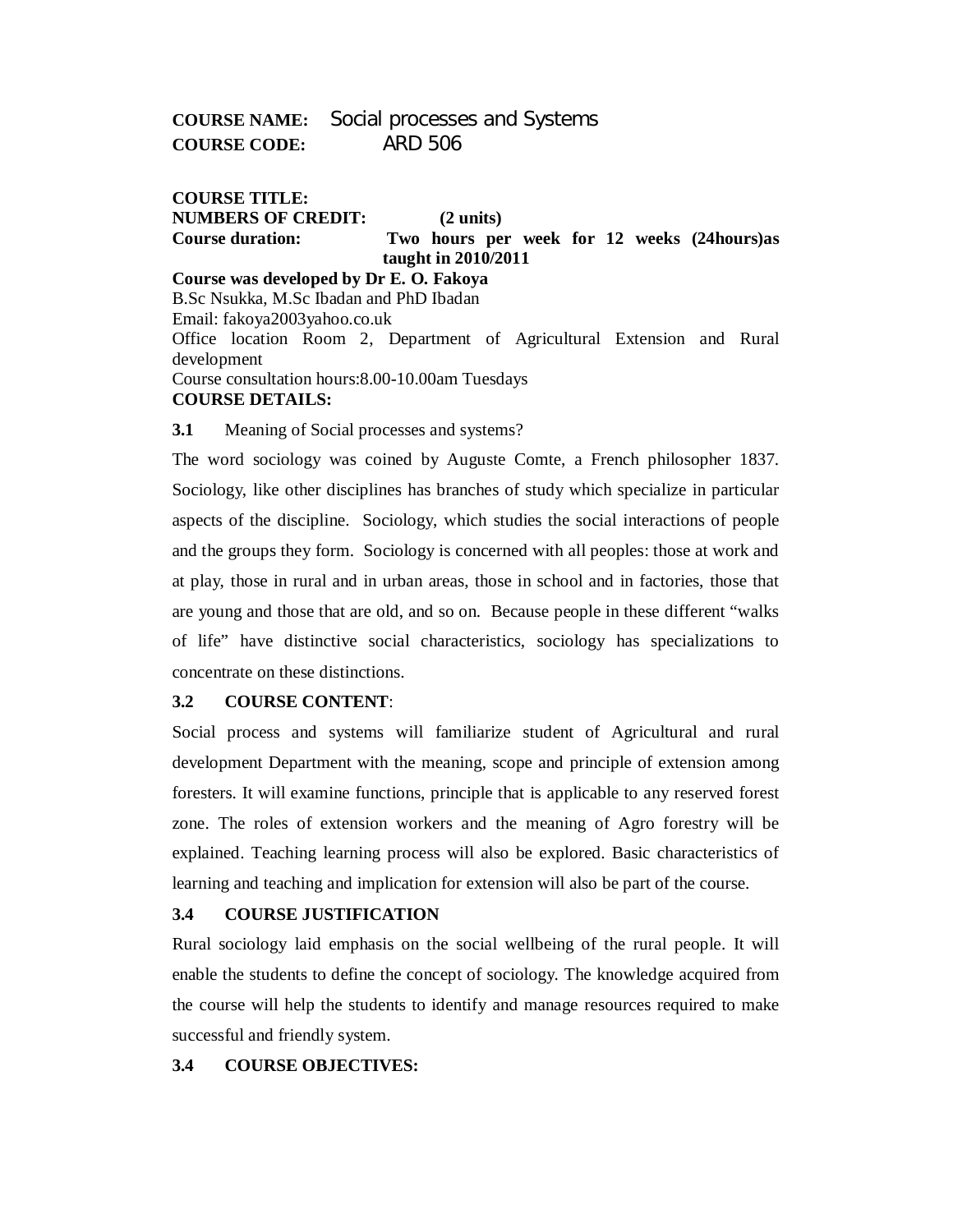The general objective of this course is to enable students acquire knowledge of the rural sociology which are needed to manage a rural system effectively, as well as solving various challenges confronting each zones.

At the end of this course student will be able to:

- General sociology theory
- Analysis of social structure or rural agrarian system and societies
- Selected theories of social change and their potential for modernization of rural societies
- Social change and attitude change
- Measurement of change in rural societies
- Economic aspects of serial change group dynamics
- Traditional institution and their transformation
- Leadership patterns
- Involvement of local people in directed change
- Problems of rural societies their causes and solutions
- Special topics in rural sociology
- Selected case studies

## 3.5 COURSE REQUIREMENT:

Students are expected to participate in all course activities and have a minimum of 70% attendance to qualify for writing the final examination. Students will be required to submit a time paper of web research on any of this topic highlighted above. This will account for part of the continuous assessment. Students will be expected to submit the assignment fortnightly for grading.

| N <sub>O</sub> | <b>ITEM</b>           |          | <b>SCORE</b> |
|----------------|-----------------------|----------|--------------|
| 1.             | Class assignment      |          | 5            |
| 2.             | Class participation   |          | 5            |
| 3.             | Class test            |          | 15           |
| 4.             | Internet contribution |          | 5            |
| 5.             | Comprehensive         | final 70 |              |
|                | examination           |          |              |
|                | Total                 |          | 100          |

#### **3.6 METHOD OF GRADING**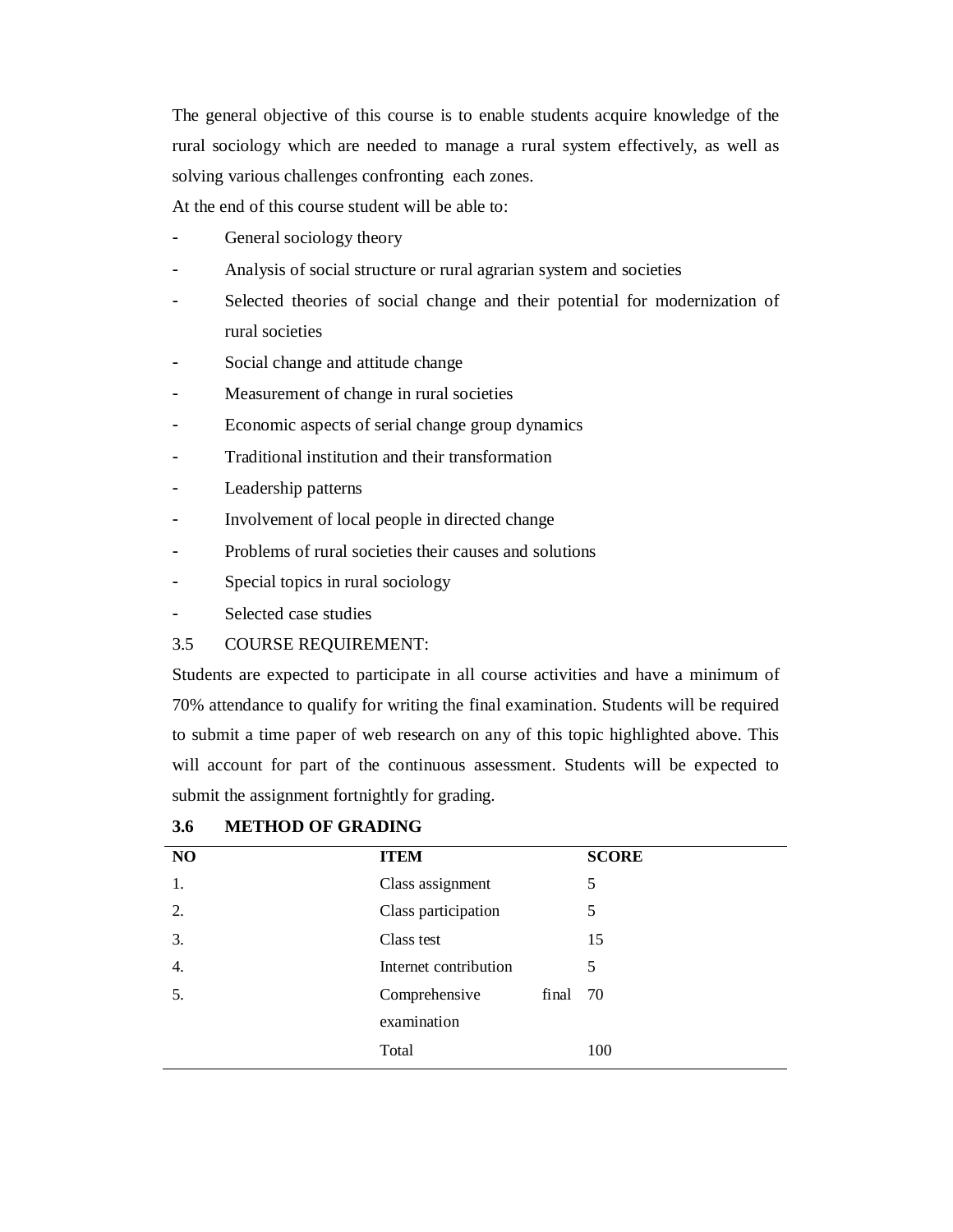## **3.7 COURSE DELIVERY STRATEGIES:**

The course objectives will be achieved by the traditional face to face weekly lecture on designed topics, lecture note provided by the lecturer in charge of the course. The course delivery strategies will be supported through tutorial and study review at the end of the semester. Students will be encouraged and required to read more on the topic and study more forestry extension. Different group will be created within the class to enhance web discussion based on rural sociology and students will be required to have a yahoo e-mail account

## **4.0 LECTURE CONTENT**

**Week 1** What is Rural Sociology?

**.Objective:** Students will be able to discuss the meaning of rural sociology

## **Description:**

1<sup>st</sup> hour: A general overview of the course will be introduced to students. The need for the study of rural sociology will be examined. The course requirements, methods of grading and some of the course delivery strategies will be described.

2<sup>nd</sup> hour: the concept and Importance of Rural Sociology

will be explained.

## **Study Questions:**

- 1. What is rural sociology?
- 2. List five importance of rural sociology

## **Reading List**

1. Rural sociology By Ekong Ekong  $3<sup>rd</sup>$  edition

**Week 2:** What is rural?

**Objective:** students will be able to explain in detail the meaning of rural

## **Description:**

1<sup>st</sup> hour: brief introduction of word rural will be introduced to the students  $2<sup>nd</sup>$  hour: the features of rural will also be explained to the students

## **Study question:**

- 1. The word rural means
- 2. List and discuss the features of rural family

## **Assignment**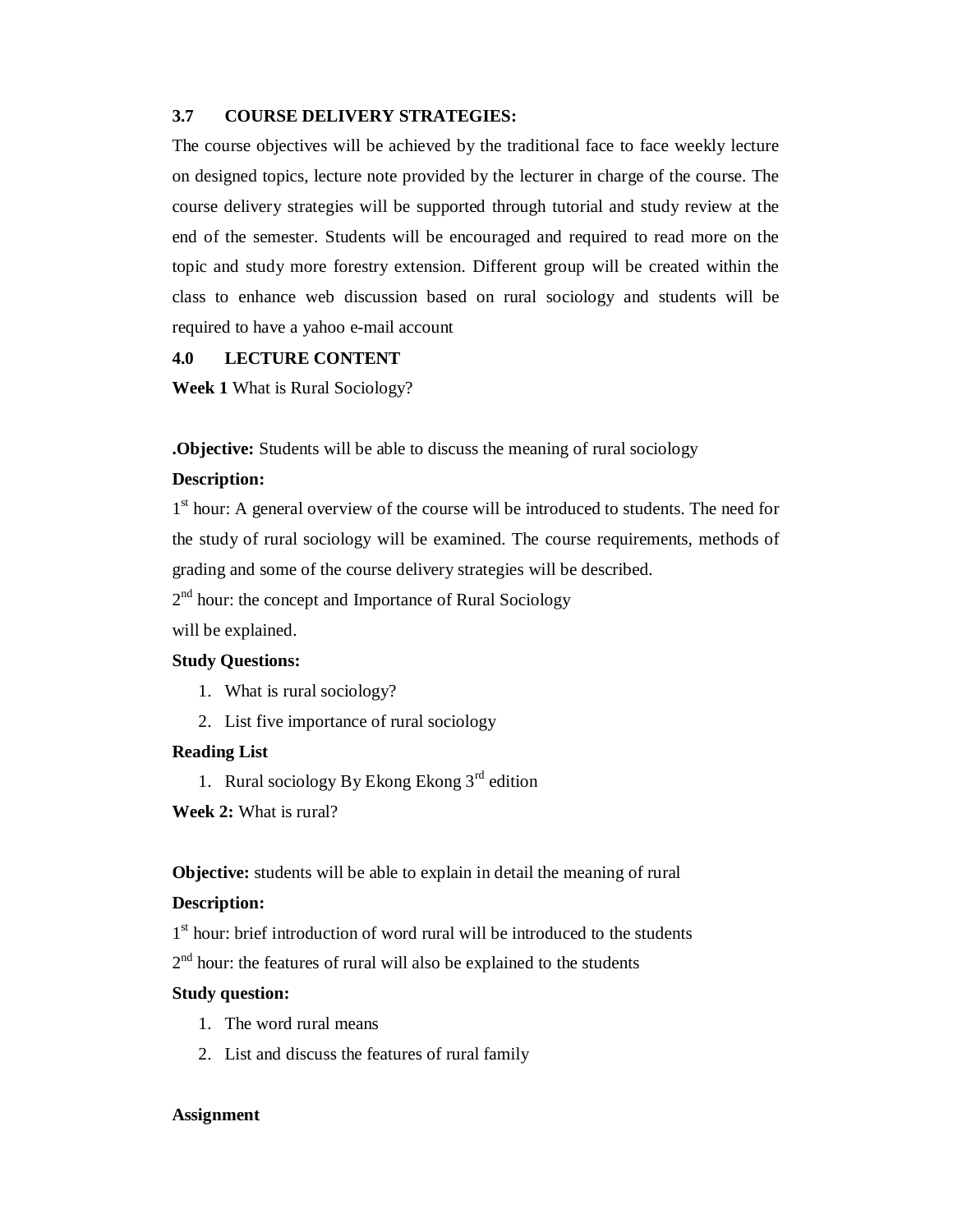## **1.** Of what importance is extension to any discipline

## **Reading list**

1. Agricultural extension a comprehensive treatise with model question ad glossy **Week 3:** Family

**Objective:** Students will be thought the meaning of family in rural sociology

## **Description:**

1<sup>st</sup> hour: What made up a family and functions of a family will be explained to the students and how we can apply them

 $2<sup>nd</sup>$  hour: Students will be taken through various institutions we have in a rural system.

## **Study question:**

- 1. Explain the world family and list its functions
- 2. Identify and explain type of institution we have

## **Week 4: Social action and social change**

**Objective:** Students will be able to explain the concept of social action and social change in rural sociology

## **Description:**

1<sup>st</sup> hour: The meaning of social action and social change will be explained to the students.

 $2<sup>nd</sup>$  hour: Theories of change and its implications will be explained among the students

## **Study question:**

- 1. What is social action and social change in rural sociology
- 2. Discuss various theories of change that we have

## **Assignment**

1. Explain in detail four type of institution in rural sociology

## **Reading list:**

As described above

**Week 5:**Concept and process of social action

**Objective:** Students will be able to discuss the concept of social action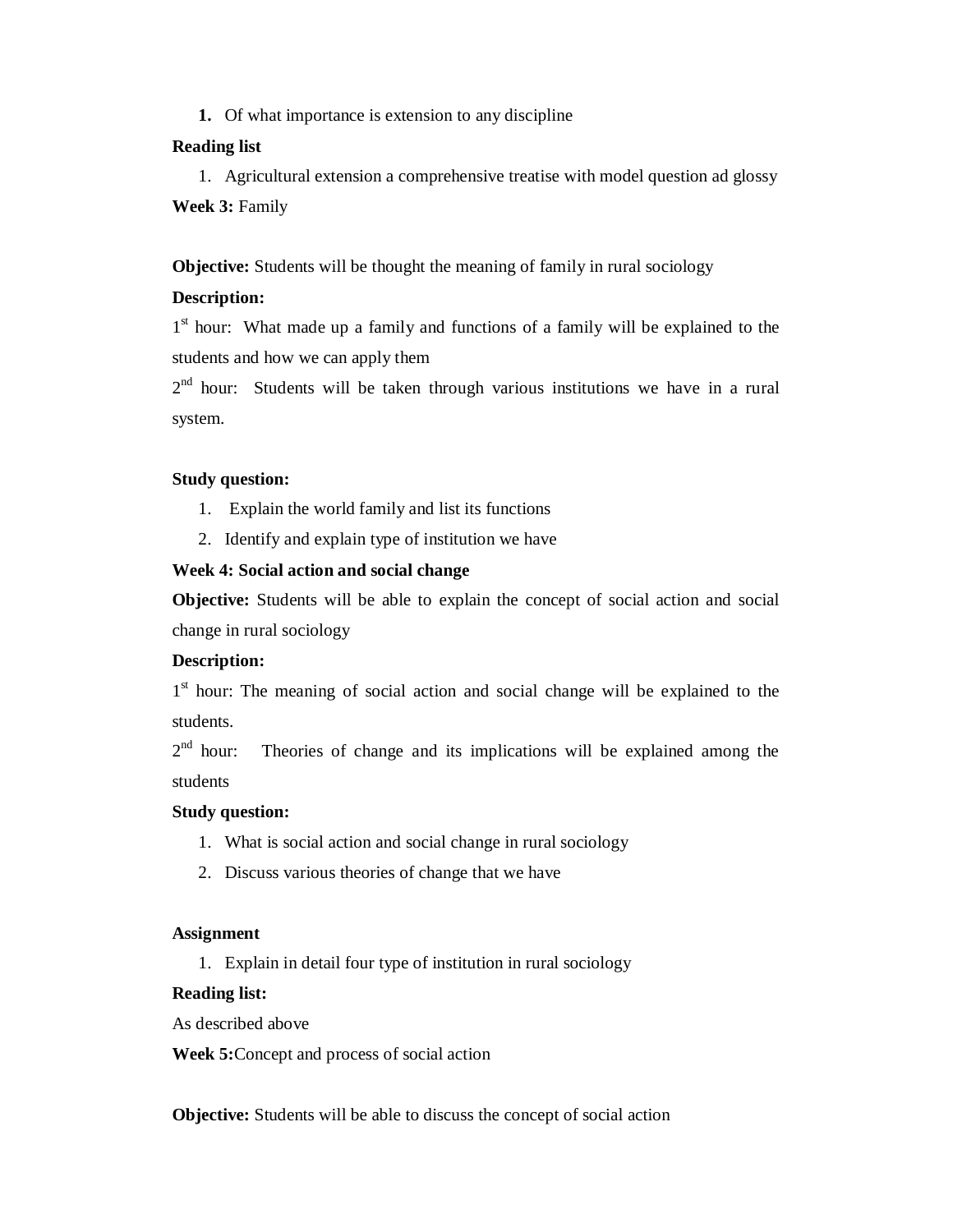## **Description:**

1<sup>st</sup> hour: The concept of concept of social action will be discussed fully

 $2<sup>nd</sup>$  hour: Diffusion and general definition of needs/ resistance to change will also be

explain to the students

## **Study question:**

- 1. Social action process means
- **2.** What is diffusion in rural sociology?

## **Reading lists:**

As described above

**Week 6:** Elements of social system and elemental processes

**Objective:** Students will explain different type of social system used in a rural setting

## **Description:**

1<sup>st</sup> hour: element of social system will be discussed among the students

 $2<sup>nd</sup>$  hour: various elemental processes will be explained in detail to the students.

## **Study question:**

1. List four elements of social process

## **Assignment:**

1. Present a time paper on different type of social system

## **Reading lists:**

As described above

**Week 7:** Leadership pattern in rural sociology

Objective: Students will explain the concept of leadership

1<sup>st</sup> hour: The concept of leadership/type of leaders will tough among the students

 $2<sup>nd</sup>$  hour: importance of leadership in extension work will be explained in detail to the students.

## **Study question:**

- 2. Who is a leader?
- 3. List six feature of leaders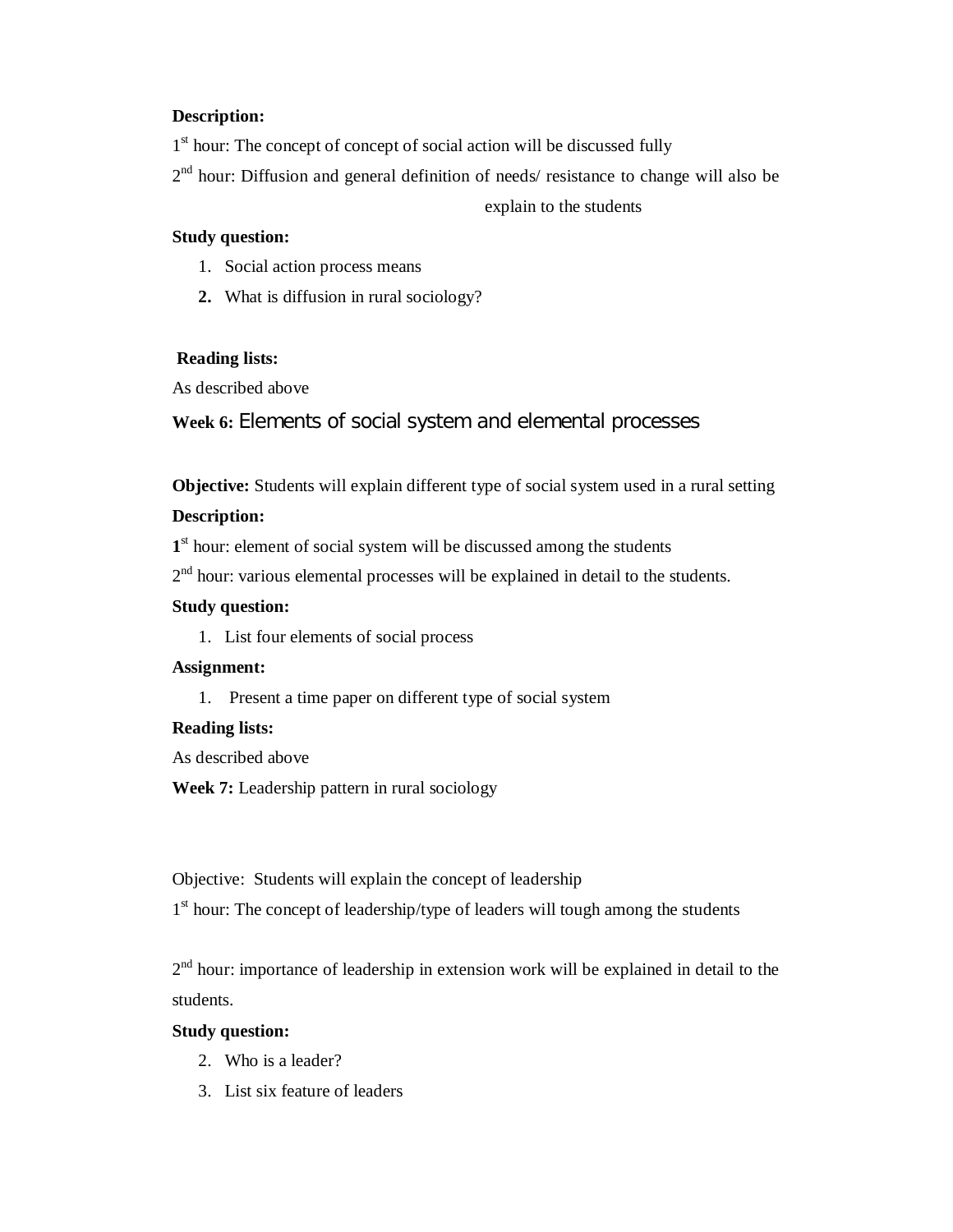#### **Reading lists:**

As described above

#### **Week 8**: **Type of leaders**

Objective: Students will explain the type of leaders we have

## **Description:**

1<sup>st</sup> hour: Type of leaders will be explained to the students

2<sup>nd</sup> hour: Additional information on leadership in extension

- list and discuss 10 characteristics of a good leaders

## **Study question:**

1 Who is a leader?

2 List 10 attribute of a leader?

#### **Assignment:**

2. Present a time paper on the type of leader we have in Nigeria

#### **Reading lists:**

As described above

**Week 9:** Social problems of rural societies

**Objective:** Students will explain social problems of rural societies

## D**escription:**

1st hour: Basic understanding concerning social problems will be discussed among the students

2<sup>nd</sup> hour: Elimination or amelioration of social problems

## **Study question:**

1. What are social problems?

## **Reading lists:**

As described above

**Week 10:** Problem behavior leading to social problems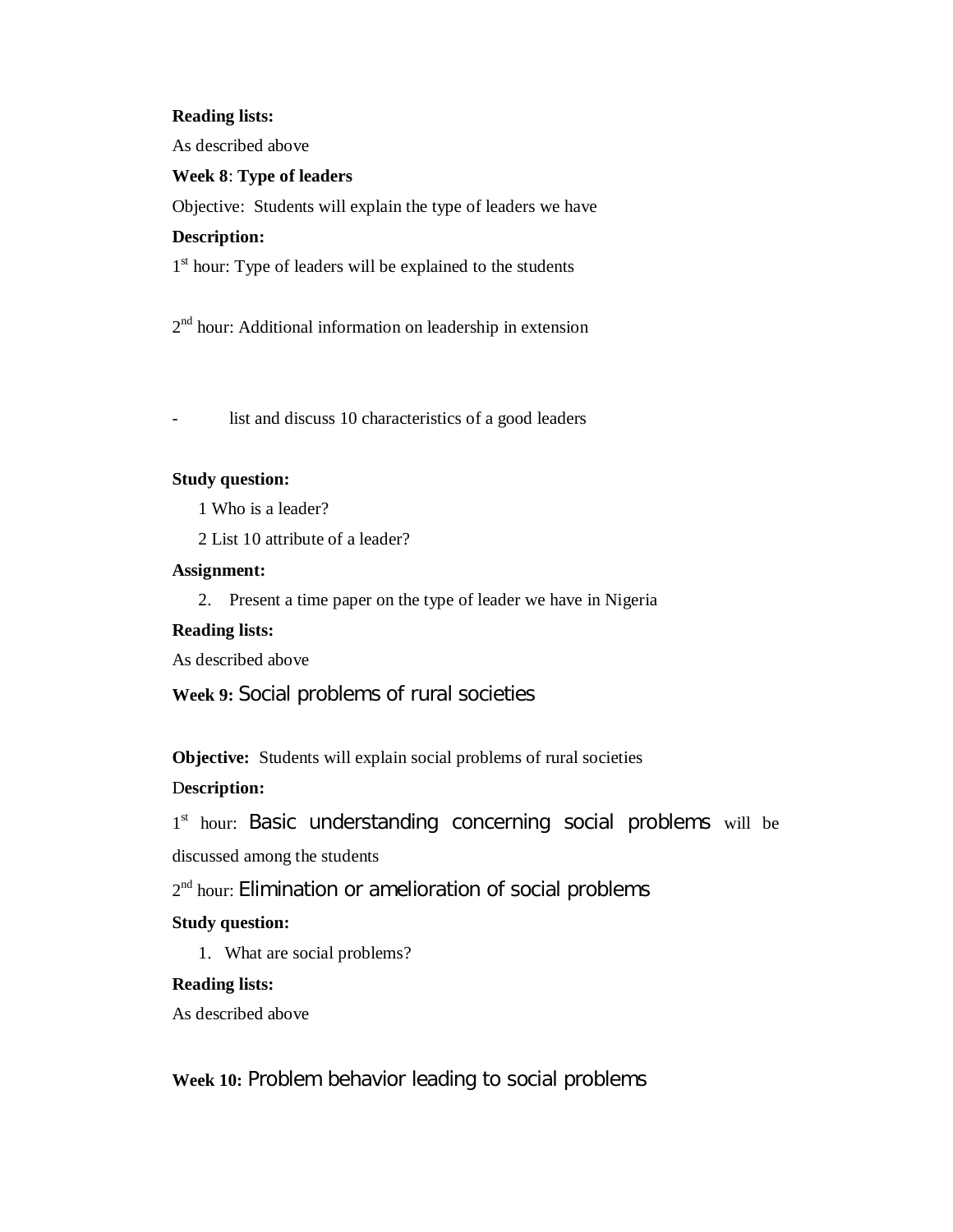**Objective:** students will be able to explain rural behaviors that lead to social problems

## **Description:**

1st hour: Basic understanding concerning social problems will be explained to the students

2<sup>nd</sup> hour: Elimination or amelioration of social problems

#### **Study question:**

1. How can social problems be eliminated from a rural setting?

#### **Assignment:**

1. Apply your knowledge of social problem to a rural setting

**Week 11:** Revision Exercise.

**Objective:** students will revise all topics thought during the semester.

**Description:** All topic dealt with in this course will be reviewed. The study question and assignments will be given special attention. Students will discuss what they have leant from the course. Advanced courses that will treat this course in future will also be highlighted.

## **Study questions:**

- 1. What is rural sociology?
- **2.** List five importance of rural sociology
- 3. The word rural means
- 4. List and discuss the features of rural family
- 3. Explain the world family and list its functions
- 4. Identify and explain type of institution we have
- 5. What is social action and social change in rural sociology
- 6. Discuss various theories of change that we have
- 7. Social action process means
- **8.** What is diffusion in rural sociology?
- 9. List four elements of social process